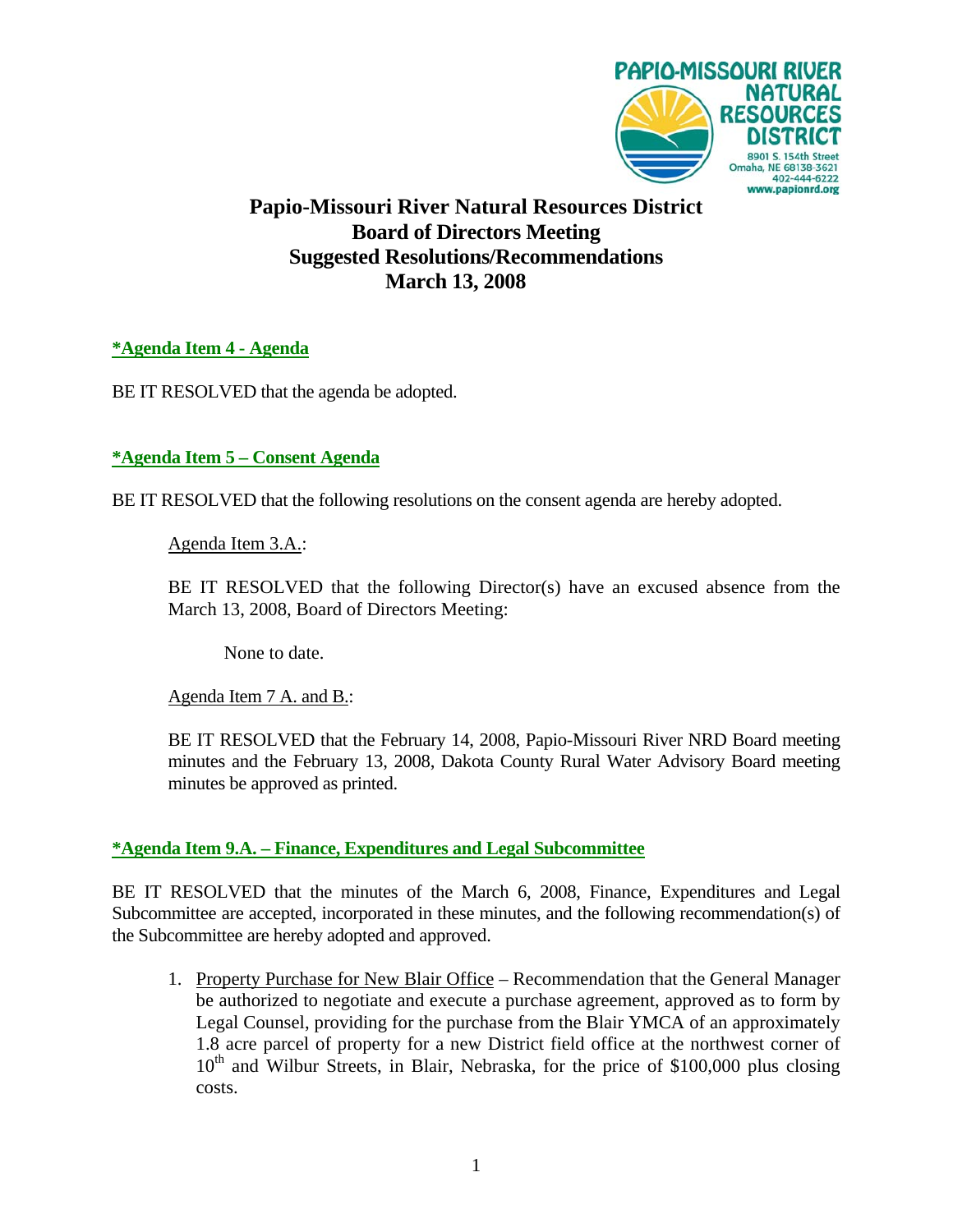2. Right of Way Acquisition at Papio Detention Basin Site WP-RB5 – Pink Family Investments Parcel – Recommendation that the following resolution be adopted:

BE IT RESOLVED that the General Manager be and is hereby authorized to execute the proposed purchase agreement presented to this meeting calling for the purchase by the District from Pink Family Investments, L.L.C., of 11.86 acres of land (Outlot A) in Pink Industrial Park 2, necessary for the emergency spillway for the proposed South Papillion Creek detention structure, and for the purchase of necessary easements, for the total purchase price of \$418,600.

BE IT FURTHER RESOLVED that the General Manager be and is hereby authorized to execute the proposed Cross-Easement Agreement attached to the proposed purchase agreement, and such other and further documents, approved as to form by the District's legal counsel, he determines necessary or convenient to effectuate the transaction.

BE IT FURTHER RESOLVED that the Board of Directors hereby determines that the South Papillion Creek detention structure will be of predominantly general benefit to the District, with only an incidental special benefit.

## **\*Agenda Item 9.B. – Programs, Projects and Operations Subcommittee**

BE IT RESOLVED that the minutes of the March 6, 2008, Programs, Projects and Operations Subcommittee are accepted, incorporated in these minutes, and the following recommendation(s) of the Subcommittee are hereby adopted and approved.

- 1. Contract for Waterline Extension for Washington County Rural Water #1 Recommendation that the General Manager be authorized to accept the bid of Lan-Tel communications in the amount of \$124,711.30 for construction of a 6-inch waterline extension along Highway 75 (HGM Project No. 71613(70387) for Washington County Rural Water System #1.
- 2. Waterloo Levee Evaluation Cost Share Agreement Recommendation that the General Manager be authorized to execute an agreement with the Village of Waterloo providing for a District cost share of not more than \$14,956.00 for a preliminary investigation of the Village's flood control levee, containing such terms and conditions as the General Manager determines necessary and Legal Counsel approves as to form.

## **\*Agenda Item 10. A.-I. - Financials**

BE IT RESOLVED that the Treasurer is authorized to expend general funds to pay: (l) claims listed in the February, 2008, financial report; and, (2) any claims made prior to the next Board meeting for (a) earned salaries of District employees, (b) withholding taxes, (c) social security payments, (d) retirement program contributions, (e) utilities, (f) registration fees and expenses